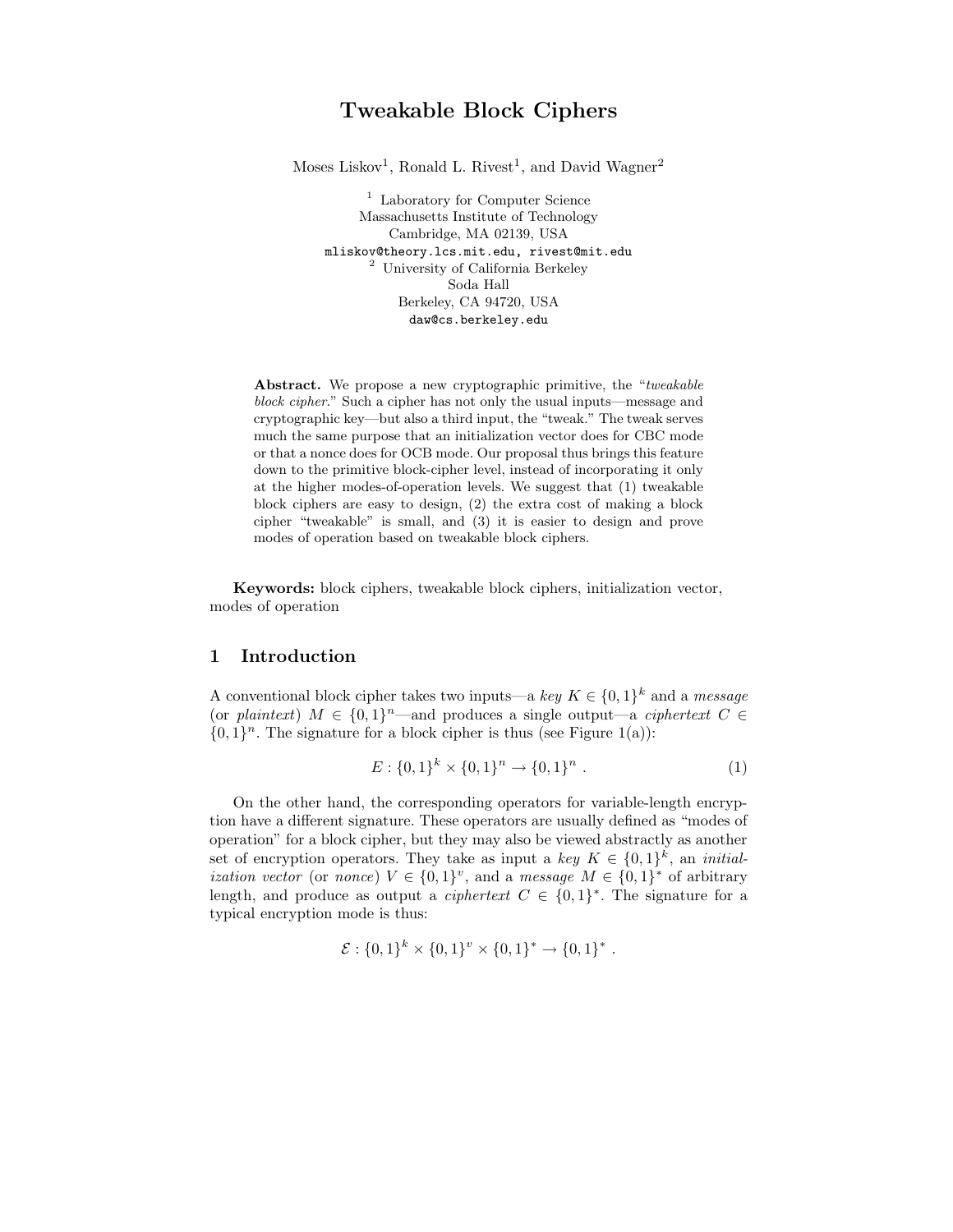#### 32 M. Liskov, R. Rivest, and D. Wagner

Block ciphers (pseudorandom permutations) are inherently deterministic: every encryption of a given message with a given key will be the same. Many modes of operation and other applications using block ciphers have nonetheless a requirement for "essentially different" instances of the block cipher in order to prevent attacks that operate by, say, permuting blocks of the input. Attempts to resolve the conflict between keeping the same key for efficiency and yet achieving variability often results in a design that uses a fixed key, but which attempts to achieve variability by manipulating the input before encryption, the output after encryption, or both. Such designs seem inelegant—they are attempting to solve a problem with a primitive (a basic block cipher) that is not well suited for the problem at hand. Better to rethink what primitives are really wanted for such a problem.

This paper proposes to revise the signature of a block cipher so that it contains a notion of variability as well. The revised primitive operation, which we call a tweakable block cipher, has the signature:

$$
\widetilde{E}: \{0,1\}^k \times \{0,1\}^t \times \{0,1\}^n \to \{0,1\}^n .
$$
\n(2)

For this operator, we call the new (second) input a "tweak" rather than a "nonce" or "initialization vector," but the intent is similar. A tweakable block cipher thus takes three inputs—a key  $K \in \{0,1\}^k$ , a tweak  $T \in \{0,1\}^t$ , and a message (or plaintext)  $M \in \{0,1\}^n$ —and produces as output a *ciphertext*  $C \in \{0,1\}^n$  (see Figure  $1(b)$ ).



Fig. 1. (a) Standard block cipher encrypts a message M under control of a key K to yield a ciphertext  $C$ . (b) Tweakable block cipher encrypts a message  $M$  under control of not only a key K but also a "tweak"  $T$  to yield a ciphertext  $C$ . The "tweak" can be changed quickly, and can even be public. (c) Another way of representing a tweakable block cipher; here the key K shown inside the box.

In designing a tweakable block cipher, we have certain goals. First of all, obviously, we want any tweakable block ciphers we design to be as efficient as possible (just as with any scheme). Specifically, a tweakable block cipher should have the property that changing the tweak should be less costly than changing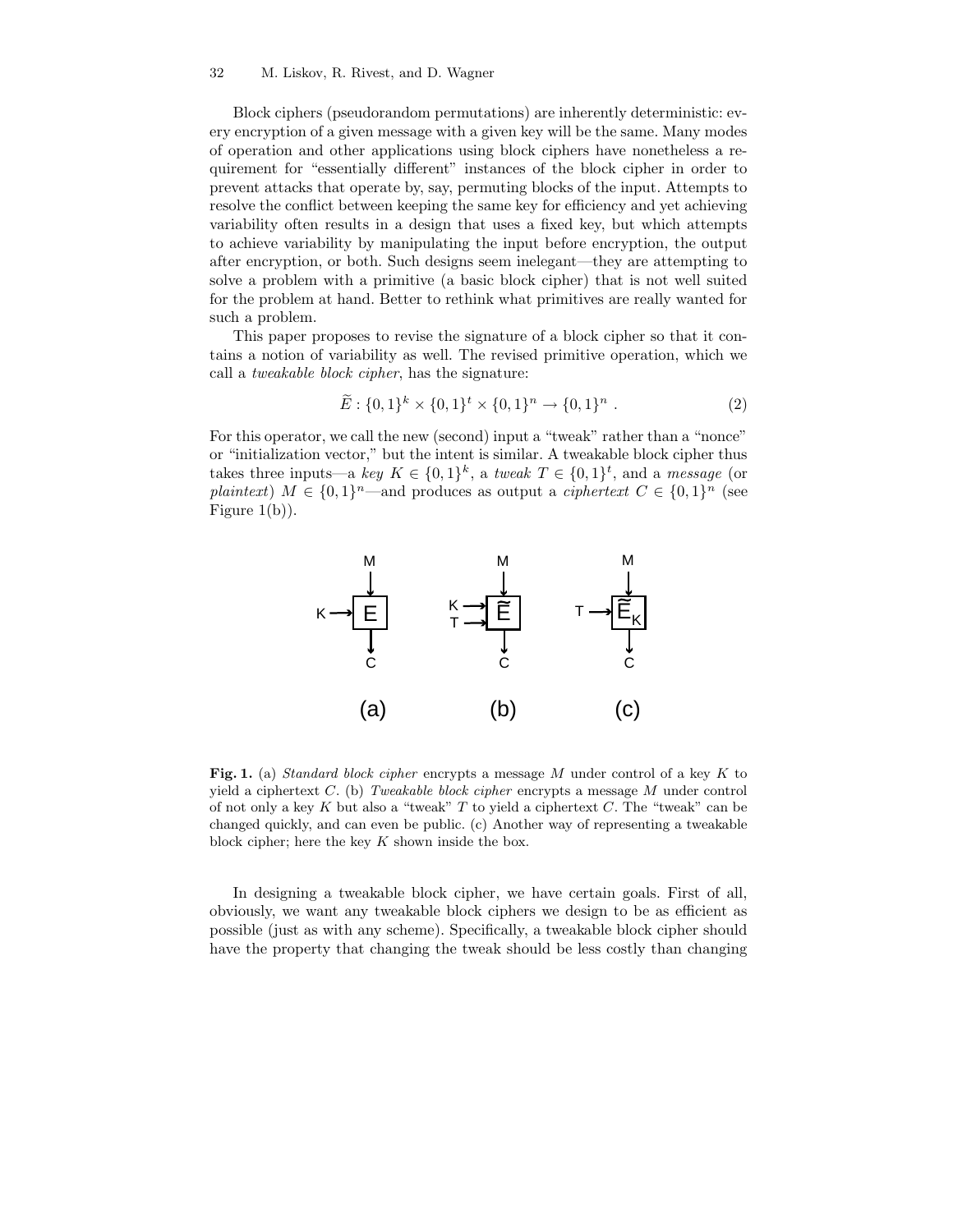the key. Many block ciphers have the property that changing the encryption key is relatively expensive, since a "key setup" operation needs to be performed. In contrast, changing the tweak should be cheaper. <sup>1</sup>

A tweakable block cipher should also be secure, meaning that even if an adversary has control of the tweak input, we want the tweakable block cipher to remain secure. We'll define what this means more precisely later on. But intuitively, each fixed setting of the tweak gives rise to a different, apparently independent, family of standard block cipher encryption operators. We wish to carefully distinguish between the function of the key, which is to provide uncertainty to the adversary, and the role of the tweak, which is to provide variability. The tweak is not intended to provide additional uncertainty to an adversary. Keeping the tweak secret need not provide any greater cryptographic strength.

The point of this paper is to suggest that by cleanly separating the roles of cryptographic key (which provides uncertainty to the adversary) from that of tweak (which provides independent variability) we may have just the right tool for many cryptographic purposes.

### 1.1 Related Work

One motivating example for this introduction of tweakable block ciphers is the DESX construction introduced by Rivest (unpublished). The reason for introducing DESX was to cheaply provide additional key information for DES. The security of DESX has been analyzed by Kilian and Rogaway [10]; they show that DESX with *n*-bit inputs (and tweaks) and  $k$ -bit keys has an effective key-length of  $k + n - 1 - \lg m$  where the adversary is limited to m oracle calls. In the DESX construction secret pre- and post-whitening values were added as additional key information.

Even and Mansour [8] have also investigated a similar construction where the inner encryption operator  $F$  is fixed and public, and encryption is performed by  $E_{K_1K_2}(M) = K_2 \oplus F(K_1 \oplus M)$ . They show (see also Daemen[7]) that the effective key length here is  $n - \lg l - \lg m$  where the adversary is allowed to make l calls to the encryption/decryption oracles and m calls to an oracle for F or  $F^{-1}$ .

Similarly, if one looks at the internals of the recently proposed "offset codebook mode" (OCB mode) of Rogaway et al. [12], one sees DESX-like modules that may also be viewed as instances of a tweakable block ciphers. That is, the pre- and post-whitening operations are essentially there to provide distinct families of encryption operators, i.e. they are "tweaked."

<sup>1</sup> Some cryptographic modes of operation such as the Davies-Meyer hash function (see Menezes et al. [11, Section 9.40]) have fallen into disfavor because they have a feedback path into the key input of the block cipher. Since for many block ciphers it is relatively expensive to change the key, these modes of operation are relatively inefficient compared to similar modes that use the same key throughout. See, for example, the discussion by Rogaway et al. [12] explaining the design rationale for the OCB mode of operation, which uses the same cryptographic key throughout.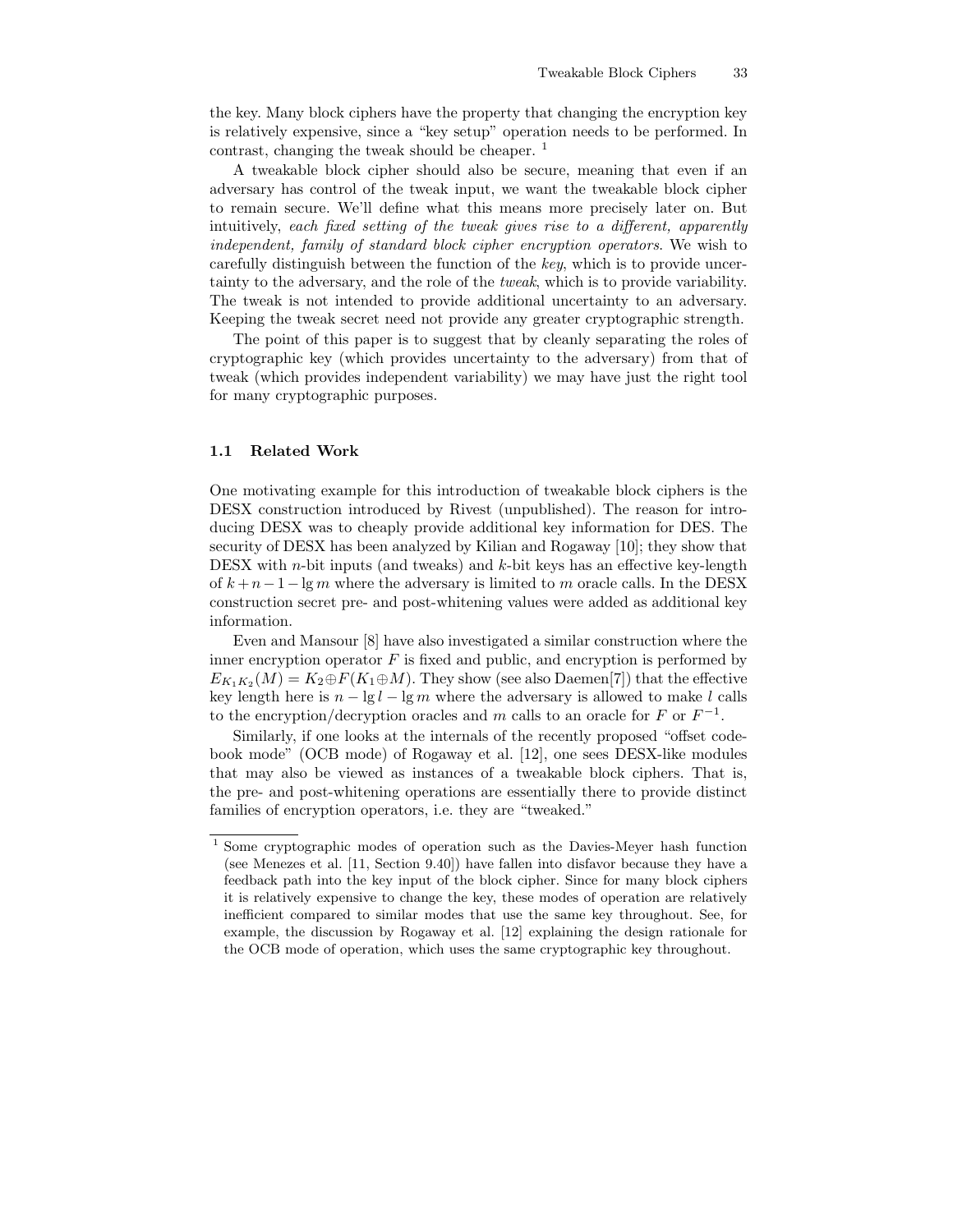In a similar vein, Biham and Biryukov [4] suggest strengthening DES against exhaustive search by (among other things) applying a DESX-like construction to each of DES's S-boxes.

Finally, two block cipher proposals, the Hasty Pudding Cipher (HPC) [14] and the Mercy cipher [6] include an extra input for variability, called in their design specifications a "spice," a "randomiser," or a "diversification parameter." These proposals include a basic notion of what kind of security is needed for a block cipher with this extra input, but no formal notions or proofs are given.

### 1.2 Outline of this paper

In Section 2 we then discuss and formalize the notion of security for tweakable block ciphers. In Section 3 we suggest several ways of constructing tweakable block ciphers from existing block ciphers, and prove that the existence of tweakable block ciphers is equivalent to the existence of block ciphers. Then in Section 4 we suggest several new modes of operation utilizing tweakable block ciphers, and give simple proofs for some of them. Section 5 concludes with some discussion and open problems.

## 2 Definitions

The security of a block cipher  $E$  (e.g. parameterized as in equation (1)) can be quantified as  $\text{Sec}_E(q,t)$ –the maximum advantage that an adversary can obtain when trying to distinguish  $E(K, \cdot)$  (with a randomly chosen key K) from a random permutation  $\Pi(\cdot)$ , when allowed q queries to an unknown oracle (which is either  $E(K, \cdot)$  or  $\Pi(\cdot)$  and when allowed computation time t. This advantage is defined as the difference between the probability the adversary outputs 1 when given oracle access to  $E$  and the probability the same adversary outputs 1 when given oracle access to  $\Pi$ . A block cipher may be considered secure when  $\operatorname{Sec}_E(q,t)$  is sufficiently small.

We may measure the security of a tweakable block cipher  $\widetilde{E}$  (parameterized as in equation (2)) in a similar manner as the maximum advantage  $\text{Sec}_{\widetilde{E}}(q,t)$ an adversary can obtain when trying to distinguish  $E(\cdot, \cdot)$  from a "tweakable random permutation"  $\tilde{\Pi}(\cdot,\cdot)$  where  $\tilde{\Pi}$  is just a family of independent random permutations parametrized by T. That is, for each T, we have that  $\Pi(T, \cdot)$  is an independent randomly chosen permutation of the message space. Note that the adversary is allowed to choose both the message and tweak for each oracle call. A tweakable block cipher  $\widetilde{E}$  may be considered secure when  $\operatorname{Sec}_{\widetilde{E}}(q,t)$  is sufficiently small.

A tweakable block cipher should also be efficient: both encryption  $\widetilde{E}_K(\cdot, \cdot)$ and decryption  $\tilde{D}_K(\cdot, \cdot)$  should be easy to compute.

## 2.1 Strong tweakable block ciphers

A stronger definition for a block cipher,  $\operatorname{Sec}'_E(q,t)$ , can be defined as the maximum advantage than an adversary can obtain when trying to distinguish the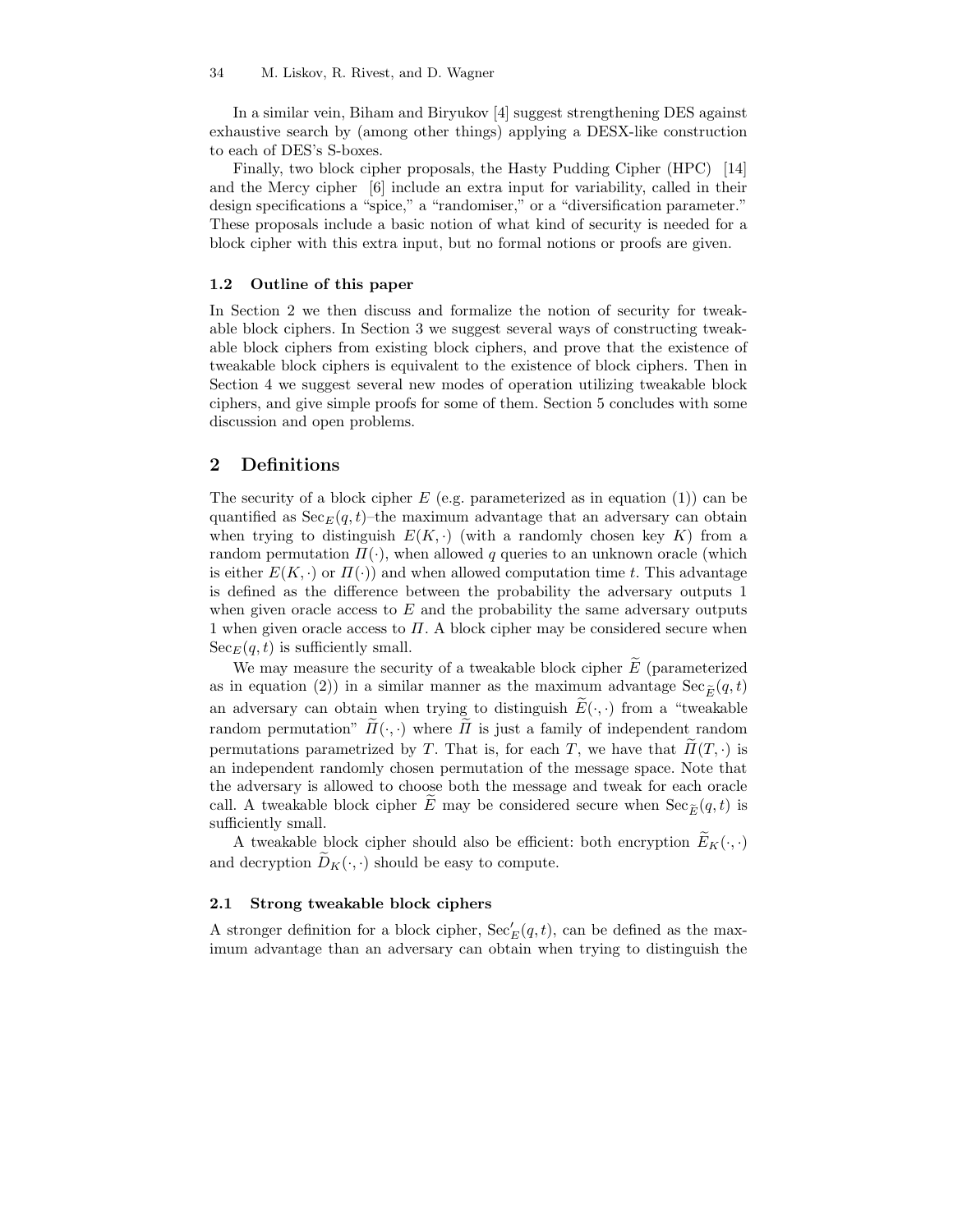pair of oracles  $E(K, \cdot), D(K, \cdot)$  from the pair  $\Pi, \Pi^{-1}$ , when allowed q queries and computation time t. This advantage is defined as the difference between the probability the adversary outputs 1 when given oracle access to  $E, D$  and the probability the same adversary outputs 1 when given oracle access to  $\Pi, \Pi^{-1}$ . A block cipher is considered "chosen-ciphertext" secure when  $\operatorname{Sec}_{E}^{\prime}(q,t)$  is sufficiently small.

Similarly, we define  $\operatorname{Sec}_{\tilde{E}}^{\prime}(q,t)$  as the maximum advantage an adversary can obtain when trying to distinguish  $\widetilde{E}_K(\cdot,\cdot), \widetilde{D}_K(\cdot,\cdot)$  from  $\widetilde{H}, \widetilde{H}^{-1}$ , when given q queries and  $t$  time. We say a tweakable block cipher is chosen-ciphertext secure when  $\text{Sec}_{\tilde{E}}(q,t)$  is sufficiently small, and we call such a secure tweakable block cipher a "strong tweakable block cipher."

## 3 Constructions

In this section we show that the existence of block ciphers and the existence of tweakable block ciphers are equivalent. One direction is easy: if we let  $E_K(M)$  =  $\widetilde{E}_K(0^t, M)$ , it is easy to see that if  $\widetilde{E}$  is a secure tweakable block cipher then E must be a secure block cipher.

The other direction is more difficult. Some simple attempts to construct a tweakable block cipher from a block cipher fail.

For example, the DESX analogue:

$$
E_K((T_1,T_2),M)=E_K(M\oplus T_1)\oplus T_2
$$

fails because an adversary can notice that flipping the same bits in both  $T_1$  and m has no net effect.

Similarly, taking an ordinary block cipher and splitting its key into a key for the tweakable cipher and a tweak:

$$
E_K(T, M) = E_{K||T}(M)
$$

or xoring the tweak into the key:

$$
\widetilde{E}_K(T,M) = E_{K \oplus T}(M)
$$

need not yield secure tweakable block ciphers, since a block cipher need not depend on every bit of its key. (Biham's related-key attacks of Biham [3] would be relevant to this sort of design.)

The following theorem gives a construction that works.

### Theorem 1. Let

$$
E_K(T,M) = E_K(T \oplus E_K(M)).
$$

 $\widetilde{E}$  is a secure tweakable block cipher. More precisely,

$$
\mathrm{Sec}_{\widetilde{E}}(q,t) < \mathrm{Sec}_E(q,t) + \Theta(q^2/2^n) .
$$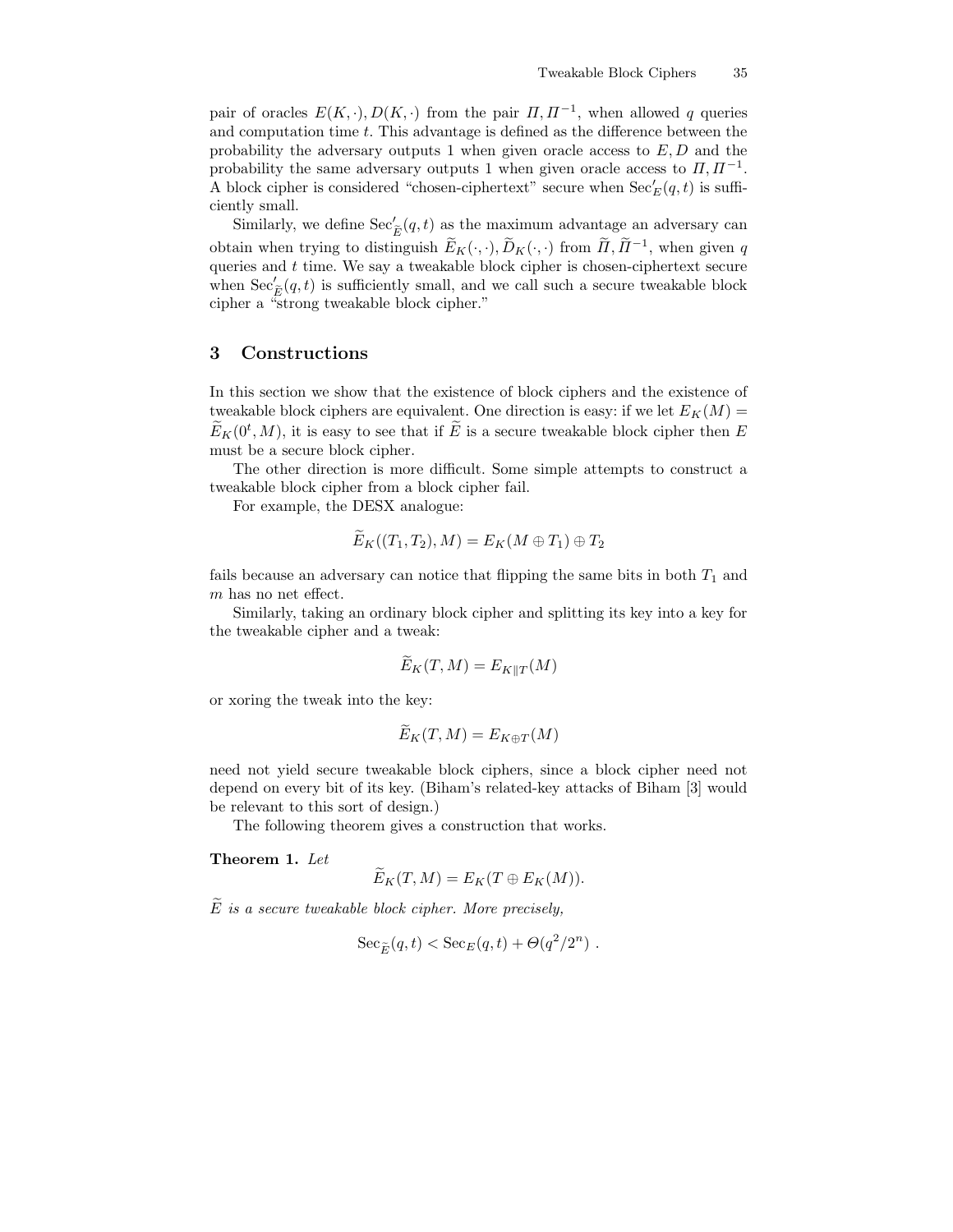**Proof.** We assume that E has security function  $\text{Sec}_E(q,t)$  and assume that an adversary  $A^?$  exists that achieves and advantage  $\text{Sec}_{\tilde{E}}(q,t)$  when distinguishing  $E$  from a tweakable random permutation.

We have the following cases.

Case i: A can distinguish between  $\widetilde{E}_K$  and  $H^1$ , where  $H^1(T,M) = \Pi(T \oplus \Pi(M)).$ If this is the case, we can use  $A$  to distinguish  $E$  from  $\Pi$ .

Case ii: A can distinguish between  $H^1$  and  $H^2$  where  $H^2(T, M) = R(T \oplus R(M))$ , where  $R$  is a random function. It is easy to see that the advantage in distinguishing a random function from a random permutation is  $\Theta(q^2/2^n)$ .

Case iii: A can distinguish  $H^2$  from  $H^3$ , where  $H^3(T,M) = R_2(T \oplus R_1(M))$ , where  $R_1$  and  $R_2$  are random functions. Suppose  $(T_1, M_1), \ldots, (T_q, M_q)$  are all the queries A makes to the oracle, and suppose no collisions of the following type happen:  $T_i \oplus R(M_i) = M_j$ . With no such collisions,  $H^2$  cannot be distinguished from  $H^3$  as the outer application of R takes place on a set of inputs disjoint from the inputs to the inner application of  $R$ , and so the outer outputs are independently random, just as the outputs of  $R_2$  would be.

Furthermore, the probability of any such collisions occuring is  $\Theta(q^2)/2^n$ . What is the probability that  $(T_i, M_i)$  collides with any previous pair? If  $M_i$  is a new value then it is easy to see that the probability is at most  $(i-1)/2^n$ . What if  $M_i$  is not new? In this case, either  $(T_i, M_i)$  will collide or it won't, since all the random decisions have been made. However it is important to note that if no collisions have happened before, then every oracle response the adversary gets is just a new random value. Thus, the values the adversary gets are independent from the T's the adversary produces. Conversely,  $T_i$  must be independent from the distribution of R. Thus, even though  $T_i$  is not necessarily chosen randomly, no matter how the adversary picks  $T_i$ , it has a probability of at most  $(i-1)/2^n$ of being one that causes a collision. Adding all these probabilities up, we see that the probability that any collision occurs is  $\Theta(q^2)/2^n$ .

Case iv: A can distinguish  $H^3$  from  $H^4$ , where  $H^4(T,M) = R(T,M)$ , where R is a random function.

In order for there to be a difference between  $H^3$  and  $H^4$ , the output of R must be constrained for two different input pairs. Thus, there must be a pair i, j such that  $T_i \oplus R_1(M_i) = T_j \oplus R_1(M_j)$  for  $i \neq j$ . What is the probability that this happens for any given j? Well, if  $M_j$  is a new M, this will only happen with probability  $(j-1)/2^n$ . Now suppose that up through the jth query there have been no collisions. The adversary then receives purely random values back in response. Thus, since the outputs the adversary sees are independent of the queries, the queries must be independent of the values  $T_i \oplus R_1(M_i)$ .

If  $M_j$  is not a new value, but  $T_j$  has never been asked with  $M_j$  before, then the probability of a collision is at most  $(j-2)/2^n$ , since the only possible values to collide with are those where  $M_i \neq M_j$ . This critically relies on the observation that the adversary's queries are independent of the values so long as there have been no collisions. Thus, we can bound the total probability of collisions in the same way. The probability of distinguishing can be bounded by  $q^2/2^n$  where q is the number of queries.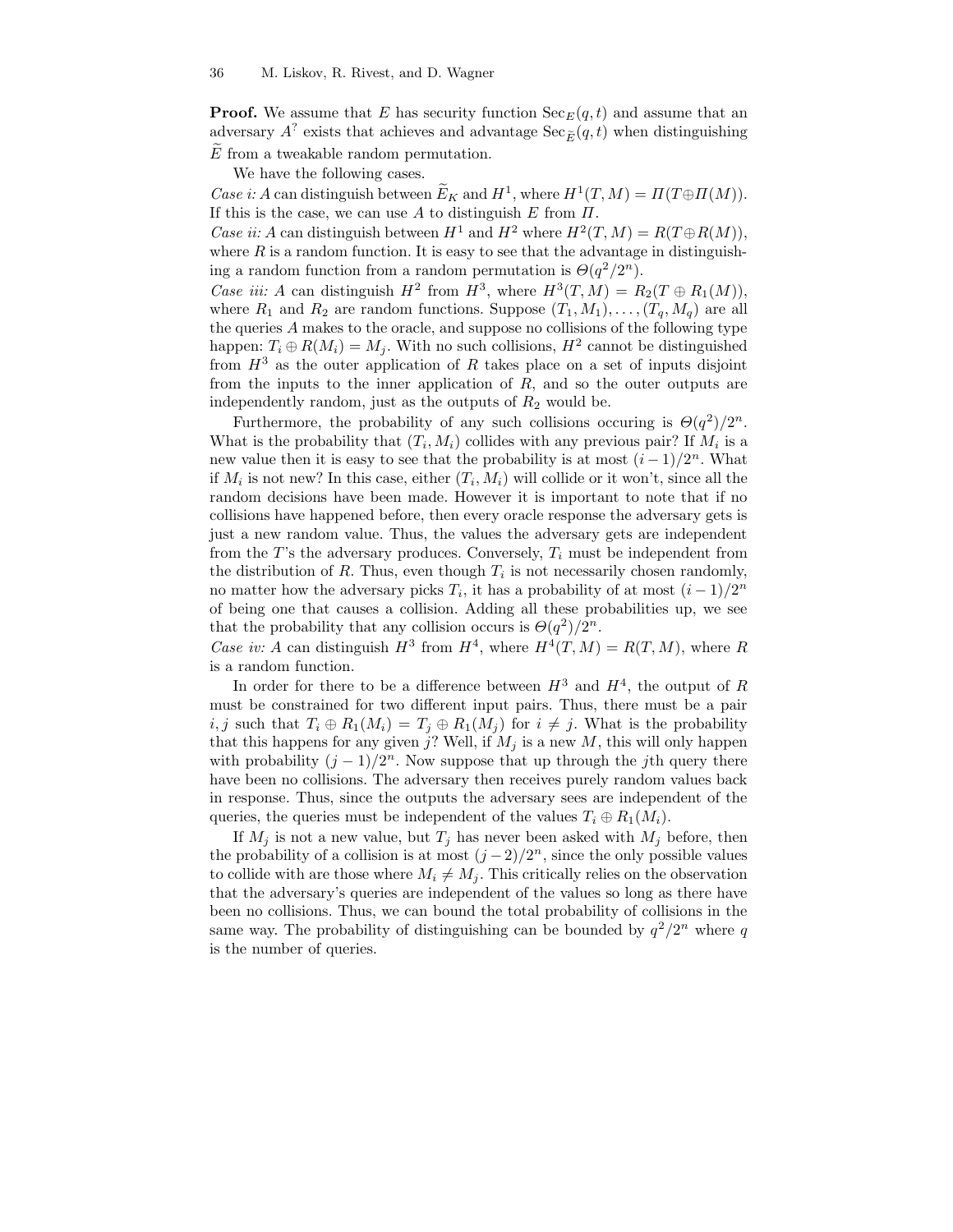Case v: A can distinguish between  $H^4$  and  $\tilde{\Pi}$ . Note that  $R(T, M)$  differs from  $\Pi(T, M)$  only in that for any given T, one will be a random function and the other will be a random permutation. Since random functions and random permutations are indistinguishable, this is impossible: we use a simple hybrid argument, providing permutations for more and more T.

Thus, we see that this construction only "degrades"  $\operatorname{Sec}_E q, t$  by  $\Theta(q^2/2^n)$  to obtain  $\text{Sec}_{\widetilde{F}}(q,t)$ .

Note that this construction has the nice property that changing the tweak is easy (no "key setup" required). Furthermore, we do not require a longer key than the block cipher did for the same level of security. However, the construction has an overall cost (running time) that is twice that of the underlying block cipher.

This completes our proof that the existence of (secure) tweakable block ciphers is equivalent to the existence of (secure) block ciphers. We leave it as an open problem to devise a construction with a tighter bound than Theorem 1.

#### 3.1 Another construction

We can do better than this, however. We now give a construction that is more efficient, and is also a strong tweakable block cipher.

First, we need a definition. A set H of functions with signature  $\{0,1\}^t \to$  $\{0,1\}^n$  is said to be  $\epsilon$ -almost 2-xor-universal ( $\epsilon$ -AXU<sub>2</sub>, for short) if  $Pr_h[h(x) \oplus$  $h(y) = z \leq \epsilon$  holds for all  $x, y, z$ , where the probability is taken over h chosen uniformly at random from  $H$ .

With these definitions, we prove

**Theorem 2.** Let  $\widetilde{E}_{K,h}(T,M) = E_K(M \oplus h(T)) \oplus h(T)$ , and let H be an  $\epsilon$ -AXU<sub>2</sub> family with  $\epsilon \geq 1/2^n$ . Then  $\tilde{E}$  is a strong tweakable block cipher. Specifically,

$$
\mathrm{Sec}'_{\widetilde{E}}(q,t) \le \mathrm{Sec}'_E(q,t) + 3\epsilon q^2.
$$

We give the proof in Appendix A.

As there are plenty of known constructions of AXU<sub>2</sub> hash families with  $\epsilon \approx$  $1/2^n$ , the security theorem shows that we can obtain a construction with good security against adaptive chosen-ciphertext attacks for up to the birthday bound, i.e., for  $q \ll 2^{n/2}$ .

Moreover, we expect that our construction will be reasonably fast. For instance, for  $t = n = 128$ , a generalized division hash runs in something like 300 cycles [15], UMAC/UHASH runs in about 200 cycles [5], hash127 runs in about 150 cycles [2] and a DFC-style decorrelation module should run in about 200 cycles [9] (all speeds on a Pentium II class machine, and are rough estimates). If we compare to AES, which runs in about 230–300 cycles [1], we expect that a version of AES tweaked in this way will run about 50–80% slower than the plain AES. Though this is likely to be faster than the previous construction, it does require a longer key.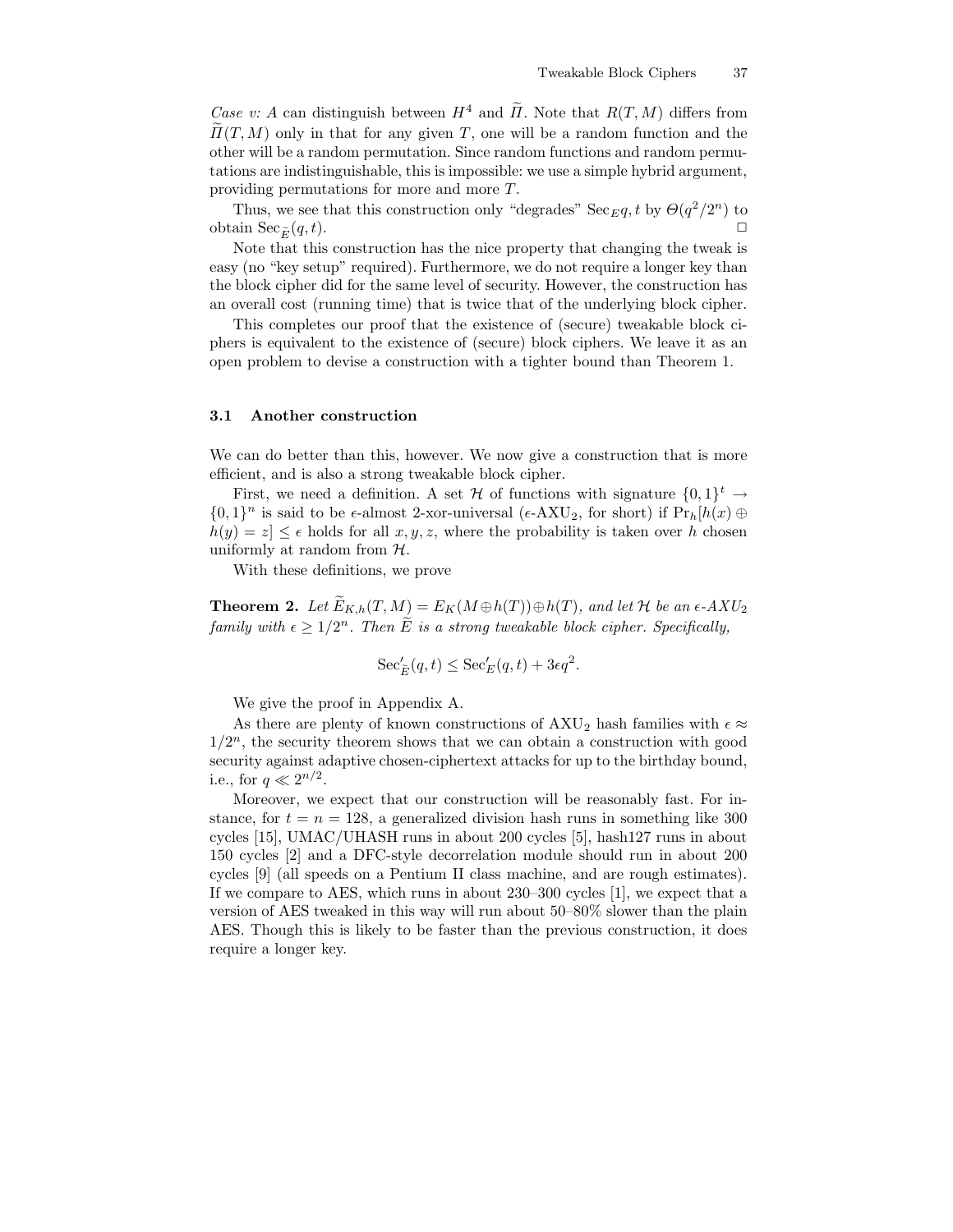## 4 Tweakable Modes of Operation

The new "tweak" input of a tweakable block ciphers enables a multitude of new modes of operation. Indeed, these new modes may really be the "payoff" for introducing tweakable block ciphers. In this section we sketch three such possible modes, and leave the remainder to your imagination. We just describe the first two, and prove secure the third, which is the most interesting of the three (it is an analogue to OCB mode for authenticated encryption).

### 4.1 Tweak Block Chaining (TBC)

Tweak block chaining (TBC) is similar to cipher block chaining (CBC). An initial tweak  $T_0$  plays the role of the initialization vector (IV) for CBC. Each successive message block  $M_i$  is encrypted under control of the encryption key K and a tweak  $T_{i-1}$ , where  $T_i = C_i$  for  $i > 0$ . See Figure 2.



Fig. 2. Tweak block chaining: a chaining mode for a tweakable block cipher. Each ciphertext becomes the tweak for the next encryption.

To handle messages whose length is greater than  $n$  but not a multiple of  $n$ , a variant of ciphertext-stealing [13] can be used; see Figure 3.

One can also adapt the TBC construction to make a TBC-MAC in the same manner that one can use the CBC construction to make a CBC-MAC, though these constructions still need a security analysis.

## 4.2 Tweak Chain Hash (TCH)

To make a hash function, one can adapt the Matyas-Meyer-Oseas construction (see Menezes et al. [11, Section 9.40]). See Figure 4, using a fixed public key  $K$ in the tweakable block cipher, and chaining through the tweak input.

We don't know if this construction is secure. With a strong additional property on the tweakable block cipher, namely that for a fixed known key and fixed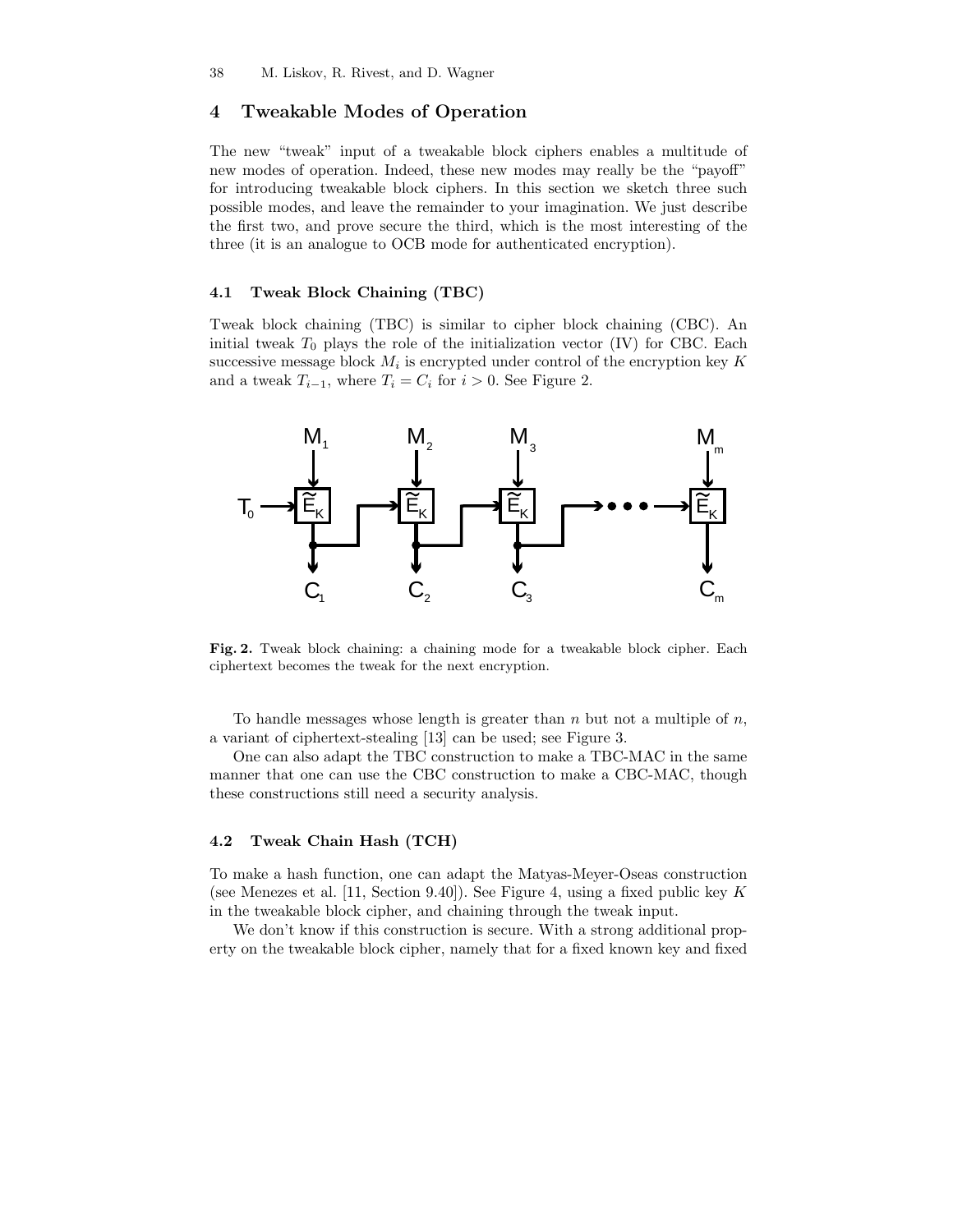

Fig. 3. Ciphertext stealing for tweak block chaining handles messages whose length is at least  $n$  bits long but not a multiple of  $n$ . Let  $r$  denote the length of the last (short) block  $M_m$  of the message. Then  $|\tilde{C}_m| = |M_m| = r$  and  $|C'| = n - r$ . Here X denotes the rightmost  $n - r$  bits of  $C_{m-2}$  (or of  $T_0$  if  $m = 2$ ).



Fig. 4. The tweak chain hash (TCH). Here  $T_0$  is a fixed initialization vector. A fixed public key K is used in the tweakable block cipher. The message  $M$  is padded in some fixed reversible manner, such as by appending a 1 and then enough 0's to make the length a multiple of  $n$ . The value  $H$  is the output of the hash function.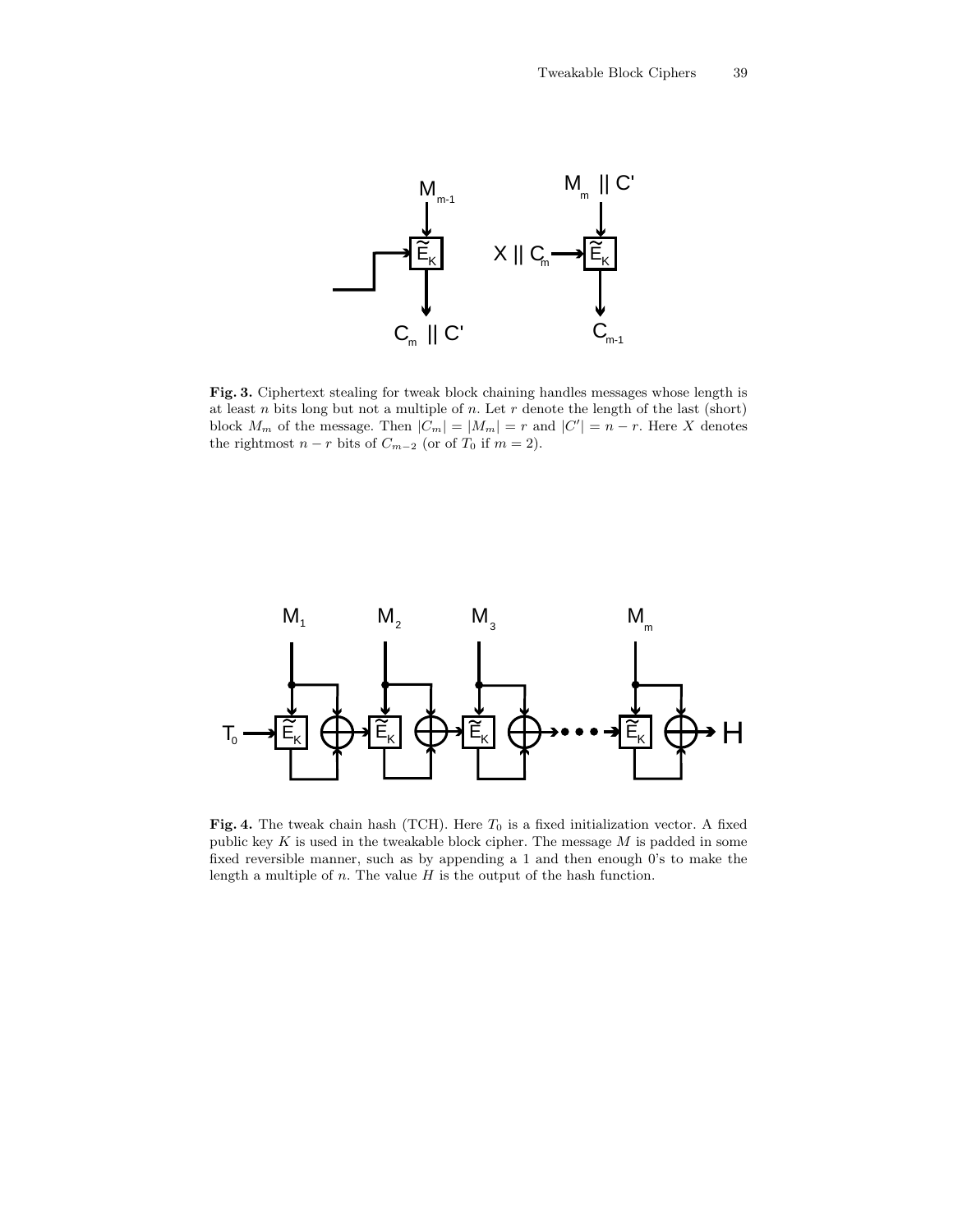unknown tweak, we still get a pseudorandom permutation, we could adapt the proof of the Davies-Meyer hash function. However, as we noted in section 2, this is not the case for all tweakable block ciphers.<sup>2</sup>

#### 4.3 Tweakable Authenticated Encryption (TAE)

In this section we suggest an authenticated mode of encryption (TAE) based on the use of a tweakable block cipher. This mode can be viewed as a paraphrase or restatement of the architecture of the OCB (offset codebook) mode proposed by Rogaway et al. [12] to utilize tweakable block ciphers rather than DESX-like modules. The result is shown in Figure 5. (The reader may need to consult the OCB paper to follow the rather terse description given here.)



Fig. 5. Authenticated encryption based on a tweakable block cipher. This mode takes as input an  $n/2$ -bit nonce N. The tweak  $Z_i$  for  $i > 0$  is defined as the concatenation of the nonce N, an  $n/2-1$ -bit representation of the integer i, and a zero bit 0:  $Z_i = N||i||0$ . The tweak  $Z_0$  is defined as the concatentation of the nonce  $N$ , an  $n/2-1$ -bit representation of the integer b, where b is the bit-length of the message M, and a one bit 1:  $Z_0 = N||b||1$ . The message M is divided into  $m-1$  blocks  $M_1, \ldots, M_{m-1}$  of length n and one last block  $M_m$  of length r for  $0 < r \leq n$  (except that if  $|M| = 0$  then the last (and only) block has length 0). Each ciphertext block  $C_i$  has same length as  $M_i$ . The function  $\text{len}(M_m)$  produces an *n*-bit binary representation of the length r of the last message block. The last message block  $M_m$  is padded with zeros if necessary to make it length *n* before xoring. The checksum is  $(M_1 \oplus \cdots \oplus M_{m-1} \oplus (M_m || 0^*))$ . The parameter  $\tau$ ,  $0 \leq \tau \leq n$  specifies the desired length of the authentication tag.

The OCB paper goes to considerable effort to analyze the probability that various encryption blocks all have distinct inputs. We feel that an authenticated encryption mode such as TAE should be much simpler to analyze, since the use of tweaks obviate this concern.

<sup>&</sup>lt;sup>2</sup> One tweakable block cipher construction that does have this property is  $\widetilde{E}_K(T, M)$  =  $E_K(E_T(E_K(M)))$ , but this is not as desirable a construction as it is not easy to change the tweak.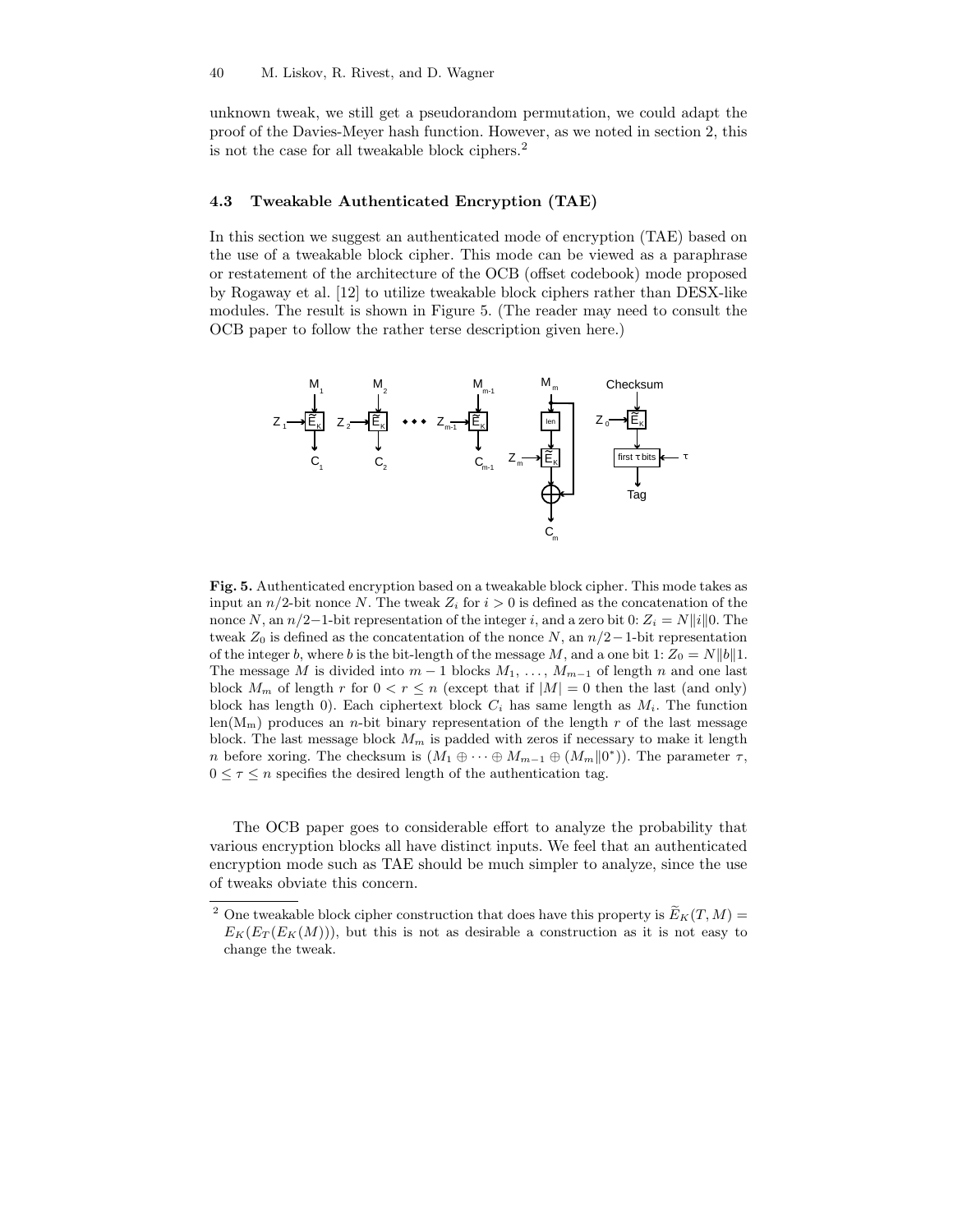We will in fact give a fairly easy proof that a tweakable block cipher used in TAE mode gives all the security properties claimed for OCB mode. Rogaway et al claim that OCB mode is:

- $-$  Unforgeable. Any nonce-respecting<sup>3</sup> adversary can forge a new valid encryption with probability at worst negligibly greater than  $2^{-\tau}$ .
- *Pseudorandom*. To any nonce-respecting adversary, the output of OCB mode is pseudorandom. In other words, no adversary can distinguish between an OCB mode oracle and a random function oracle. [12]

We now prove that TAE mode satisfies these properties.

**Theorem 3.** If  $\widetilde{E}$  is a secure tweakable block cipher, then  $\widetilde{E}$  used in TAE mode will be unforgeable and pseudorandom.

**Proof.** To prove that TAE mode is pseudorandom, we note that no tweak is ever repeated when the adversary is nonce-respecting. Now, if an adversary A were able to distinguish between a random function oracle and a TAE mode oracle, then we could distinguish the tweakable block cipher  $E$  from  $\Pi$  as follows. Given an oracle  $\mathcal{O}$ , we simply run A, and answer A's oracle queries by simulating TAE mode with  $\mathcal O$  instead of E. Now, if  $\mathcal O = E$  then we are in fact providing A with a TAE mode oracle. However, if  $\mathcal{O} = \Pi$  we are providing a random oracle. To see this, note that since no tweak is ever repeated, every part of every output is an independent random value. Thus, if we just give the answer A gives, we are correct whenever A is correct, and thus we defeat the security of  $\widetilde{E}$ .

To prove that TAE mode is unforgeable, we do the same thing. Suppose some adversary  $A$  can forge encryptions in TAE mode. We will break  $E$  as follows. Given an oracle  $\mathcal O$  we just run A and answer A's oracle queries by simulating TAE mode with  $\mathcal{O}$ . When A gives an answer, we check to see if the answer is a successful forgery. If it is, we guess that  $\mathcal{O} = \tilde{E}$  and if not, we guess that  $\mathcal{O} = \tilde{\Pi}$ . Since A is a successful adversary, if  $\mathcal{O} = \tilde{E}$ , it forges successfully with probability nonnegligibly greater than  $2^{-\tau}$ . We will now show that if  $\mathcal{O} = \overline{\mathcal{H}}$ then A forges with probability at most  $2^{-\tau}$ . Once we prove this we'll be done, since this reduction will be correct non-negligibly more often than it is incorrect.

Suppose now that  $\mathcal{O} = \Pi$ . First we note that if A returns an answer with a new nonce, then  $Z_0$  for the answer will be new and thus the correct answer will be a totally random  $\tau$ -bit string. In other words, A will be correct with probability exactly  $2^{-\tau}$ . Secondly, if A returns an answer with an old nonce, then there are several cases. In the first case, all the ciphertext blocks are the same ciphertext blocks that were returned when that nonce was used previously. In this case, the forgery cannot possibly be correct since either it will be wrong or

By "nonce-respecting," it is meant that while the adversary has oracle access and control of the nonce, the adversary may never ask that a nonce be used more than once; the idea is that any oracle a real adversary would have access to would still not repeat nonces, even if manipulated in order to accept nonces from elsewhere.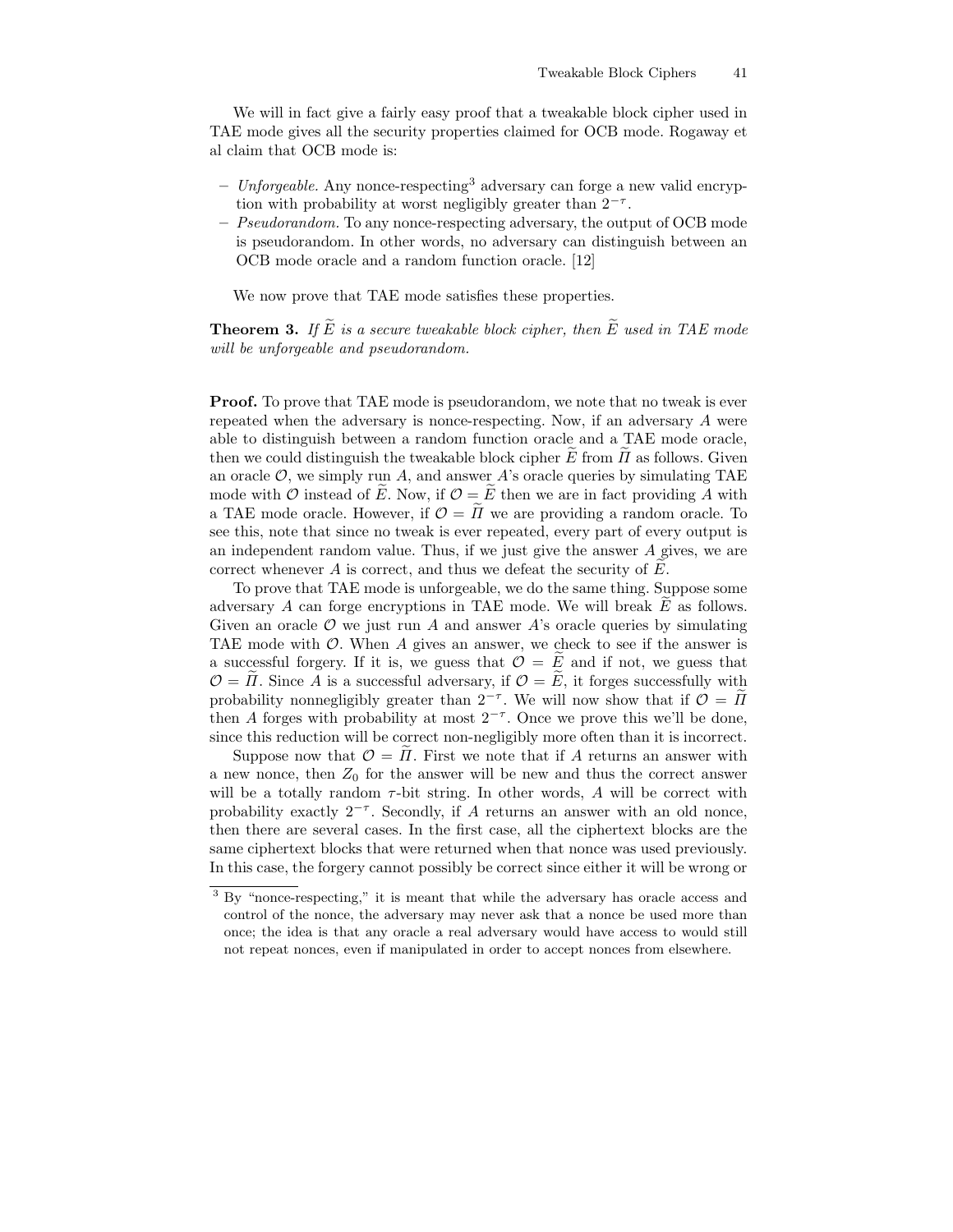it will not be new. In the second case, the message is a different length than the message this nonce was queried with before. In this case, the forgery is correct with probability  $2^{-\tau}$  since  $Z_0$  will be different from before. In the final case, the message is the same length but there is at least one new ciphertext block. Now, the preimage of every block which is different is a random new value. Thus, the checksum is a random value, so the input to the  $\Pi$  that computes the tag is a new value. Thus, with probability exactly  $2^{-\tau}$ , the forgery is correct. Thus, the probability that the forgery is correct is at most  $2^{-\tau}$ , which concludes the proof.  $\Box$ 

It is interesting to note that the construction loses nothing in terms of its advantage compared to the advantage of the tweakable block cipher! This is somewhat remarkable, and helps to emphasize our main point that tweakable block ciphers may be the most natural and useful construct for designing higherlevel modes of operation. What's more, we note that if we use  $E$  from section 3.1, TAE mode is very similar to OCB mode. One critical difference is that OCB mode (essentially) derives its choice of  $h$  from the key  $K$  whereas our construction would require  $h$  to be additional key information. Also, OCB mode uses a Gray code to fine-tune efficiency, which we do not. However, this proof is significantly shorter and simpler than the proof for OCB mode, which further strengthens our point that tweakable block ciphers are the right primitive for this kind of task.

## 5 Conclusions and Open Problems

By introducing tweakable block ciphers, we have "re-partitioned" the design problem into two (new) parts: designing good tweakable block ciphers, and designing good modes of operation based on tweakable block ciphers. We feel that this re-partitioning is likely to be more useful and fruitful than the usual structure, since certain issues (e.g. having to do with collisions, say) can be handled once and for all at the lower level, and can then be ignored at the higher levels, instead of having to be dealt with repeatedly at the higher levels.

We feel that the notions of a tweakable block cipher and tweakable modes of operation (that is, modes of operation based on tweakable block ciphers) are interesting and worthy of further study.

One advantage of this framework is the new division of issues between design and analysis of the underlying primitive and the design and analysis of the higher-level modes of operation. We feel that the new primitive may result in a more fruitful partition.

Some interesting open problems are:

- What is the security of TAES (AES with our proposed "standard tweak")?
- Design efficient and secure tweakable block ciphers directly.
- Improve the construction of Theorem 1 to achieve a tighter bound.
- Analyze the security of the tweak-block-chaining mode of encryption.
- Analyze the security of the tweak chain hash.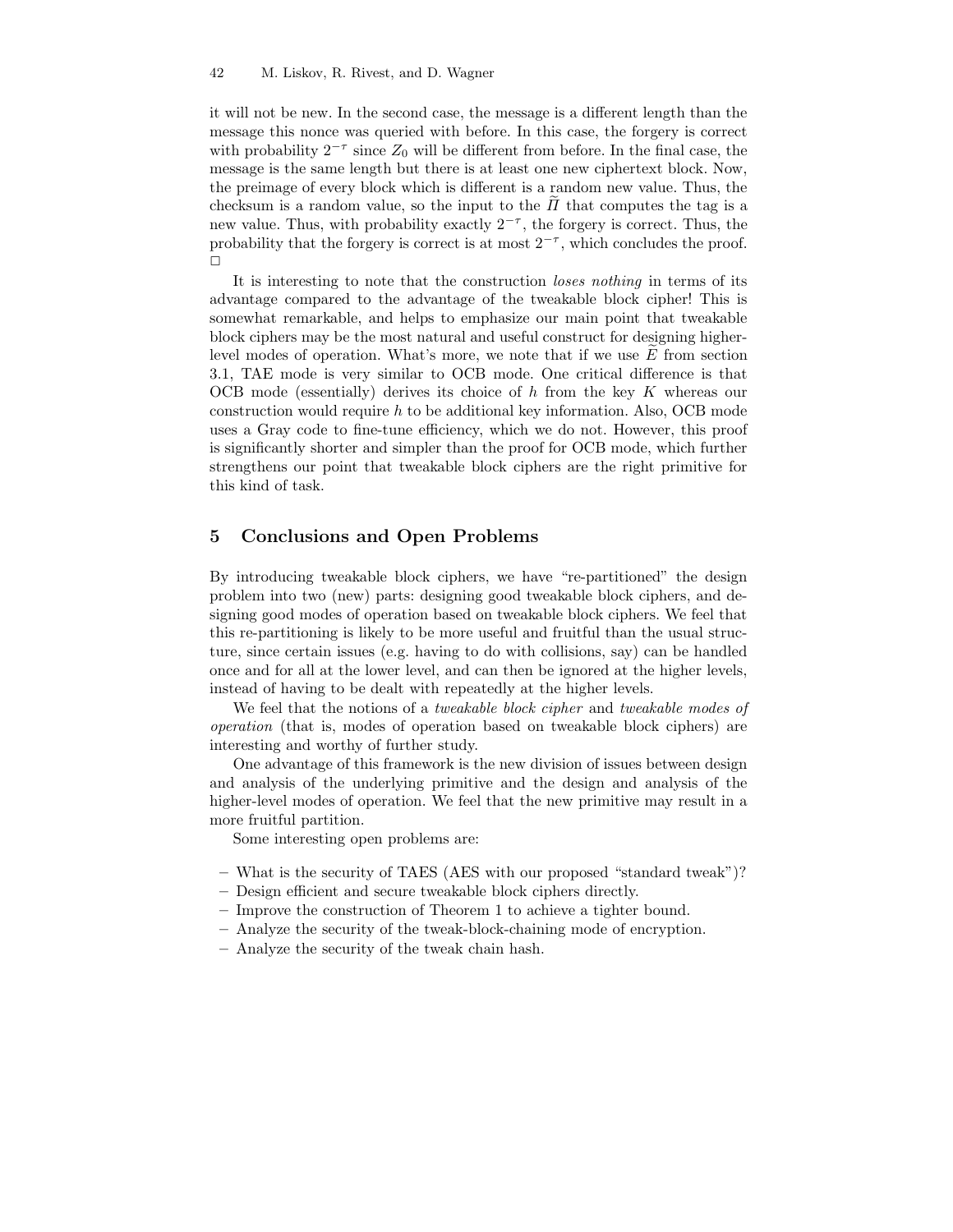- Devise and analyze the security of other modes of operation based on tweakable block ciphers.
- Define, devise and analyze the security of tweakable stream ciphers.

## Acknowledgments

We would like to thank Rogaway, Bellare, Black, and Krovetz for inspiring this line of research with their proposed OCB mode and Mihir Bellare, Burt Kaliski, Zulfikar Ramzan, and Matthew Robshaw for very helpful discussions. Moses Liskov would like to acknowledge support from NTT grant #6762700.

## References

- 1. Kazumaro Aoki and Helger Lipmaa. Fast implementations of AES candidates. In Third AES Candidate Conference, April 2000.
- 2. D.J. Bernstein. Floating-point arithmetic and message authentication, March 2000.
- 3. Eli Biham. New types of cryptanalytic attacks using related keys. Journal of Cryptology, 7(4):229–246, Fall 1994. Also available at: citeseer.nj.nec.com/biham94new.html.
- 4. Eli Biham and Alex Biryukov. How to strengthen DES using existing hardware. In Proceedings ASIACRYPT '94, volume 917 of Lecture Notes in Computer Science, pages 398–412. Springer-Verlag, 1994. Also available at: citeseer.nj.nec.com/biham94how.html .
- 5. John Black, Shai Halevi, Hugo Krawczyk, Ted Krovetz, and Phillip Rogaway. UMAC: Fast and secure message authentication. In Proceedings CRYPTO '99, volume 1666 of Lecture Notes in Computer Science, pages 216–233. Springer-Verlag, 1999.
- 6. Paul Crowley. Mercy: A fast large block cipher for disk sector encryption. In Fast Software Encryption: 7th International Workshop, volume 1978 of Lecture Notes in Computer Science, pages 49–63. Springer-Verlag, 2000. Also available at: www.ciphergoth.org/crypto/mercy .
- 7. Joan Daemen. Limitations of the Even-Mansour construction. In Proceedings ASIACRYPT '91, volume 739 of Lecture Notes in Computer Science, pages 495–499. LNCS, Springer-Verlag, 1991. Also available at: citeseer.nj.nec.com/daemen92limitation.html .
- 8. Shimon Even and Yishay Mansour. A construction of a cipher from a single pseudorandom permutation. Journal of Cryptology, 10(3):151–161, Summer 1997. Also available at: citeseer.nj.nec.com/even91construction.html .
- 9. L. Granboulan, P. Nguyen, F. Noilhan, and S. Vaudenay. DFCv2. In Selected Areas in Cryptography, volume 2012 of Lecture Notes in Computer Science, pages 57–71. Springer-Verlag, 2001.
- 10. Joe Kilian and Phillip Rogaway. How to protect DES against exhaustive search (an analysis of DESX). In Proceedings CRYPTO '96, volume 1109 of Lecture Notes in Computer Science, pages 252–267. Springer, 1996. See http://www.cs.ucdavis.edu/~rogaway/papers/desx.ps for an updated version.
- 11. Alfred J. Menezes, Paul C. van Oorschot, and Scott A. Vanstone. Handbook of Applied Cryptography. CRC Press, 1997.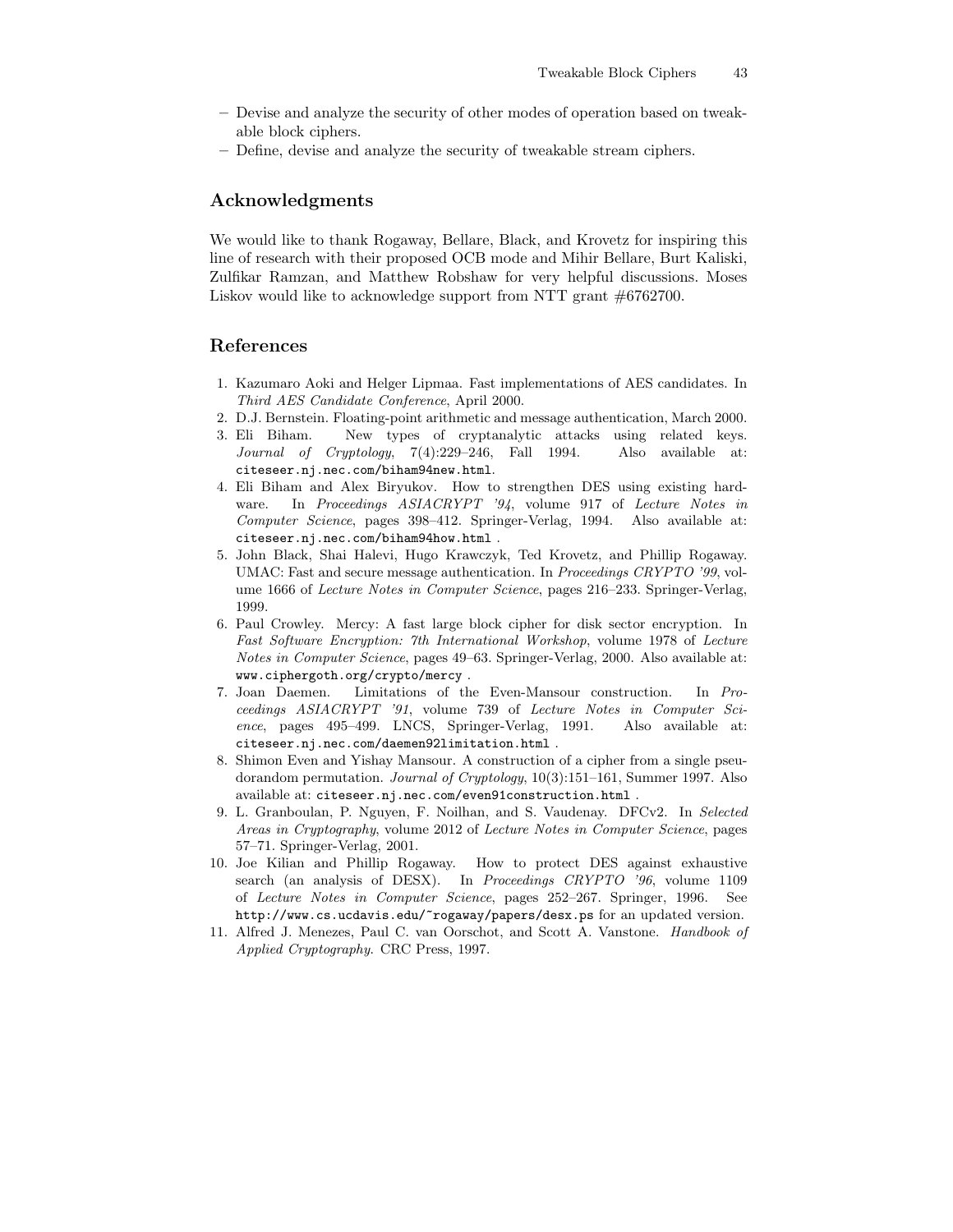- 44 M. Liskov, R. Rivest, and D. Wagner
- 12. Phillip Rogaway, Mihir Bellare, John Black, and Ted Krovetz. A block-cipher mode of operation for efficient authenticated encryption. In Eighth ACM Conference on Computer and Communications Security (CCS-8), pages 196–205. ACM Press, Aug 16 2001. See http://www.cs.ucdavis.edu/~rogaway/ocb/ocb-doc.htm.
- 13. Bruce Schneier. Applied Cryptography, Second Edition: Protocols, Algorithms, and Source Code in C. John Wiley & Sons, New York, 1996.
- 14. Rich Schroeppel. The hasty pudding cipher. Available at http://www.cs.arizona.edu/~rcs/hpc/., 1999.
- 15. Victor Shoup. On fast and provably secure message authentication based on universal hashing. In Proceedings CRYPTO '96, volume 1109 of Lecture Notes in Computer Science, pages 313–328. Springer, 1996.
- 16. Serge Vaudenay. Provable security for block ciphers by decorrelation. In Proceedings STACS '98, volume 1373 of Lecture Notes in Computer Science, pages 249–275. Springer-Verlag, 1998.

## A Proof of Theorem 2

In this section, we give a proof of Theorem 2. First, though, we establish some notation. We use  $Pr_0[\cdot]$  to represent the probability measure in the case where A interacts with  $\widetilde{E}_{K,h}$ , where the probability is taken over the choice of  $K \in \{0,1\}^k$ and  $h \in \mathcal{H}$  uniformly and independently at random. Also, we let Pr<sub>1</sub>[·] denote the measure where A interacts with  $\tilde{\Pi}$ . In either case, we write  $\mathcal O$  for A's oracle, so in the former case  $\mathcal{O} = E_K$ , and in the latter case  $\mathcal{O} = \Pi$ .

We let the random variable  $T_i$  denote the tweak input on  $A$ 's *i*-th oracle call, and we let  $M_i$  and  $C_i$  denote the plaintext and ciphertext corresponding to this call, so that  $\mathcal{O}(T_i, M_i) = C_i$ . In other words, if A's *i*-th oracle query is an encryption query (to  $\mathcal{O}$ ), then  $(T_i, M_i)$  denotes the input and  $C_i$  the return value, whereas if A's i-th oracle query is a decryption query (to  $\mathcal{O}^{-1}$ ), then the input is  $(T_i, C_i)$  and the result of the query is  $M_i$ . Moreover, we define the random variables  $N_i, B_i$  by  $N_i = M_i \oplus h(T_i)$  and  $B_i = C_i \oplus h(T_i)$ . Note that if  $\mathcal{O} = E_K$ , then  $E_K(N_i) = B_i$ . We define the random variable  $\tau_n$  by  $\tau_n = \langle (T_1, M_1, C_1), \ldots, (T_n, M_n, C_n) \rangle$ , and we use  $\tau = \tau_q$  to represent the full transcript of interaction with the oracle.

We fix an adversary  $A$ , and we assume without loss of generality that  $A$  does not make any repeated or redundant queries to its oracle. As a consequence of this assumption, the pairs  $(T_i, M_i)$  are all distinct, or in other words, for all  $i \neq j$ , we have  $(T_i, M_i) \neq (T_j, M_j)$ . Similarly, the pairs  $(T_i, C_i)$  are also distinct, as are the  $(T_i, N_i)$ 's and the  $(T_i, B_i)$ 's. Also, the output of A can be viewed as a function of the transcript  $\tau$ , so we sometimes write the output of A as  $A(\tau)$ .

Our proof is separated into two parts. In the information-theoretic part, we let  $E_K = \Pi$  denote a permutation chosen uniformly at random, we set  $E'(T, M) = \Pi(M \oplus h(T)) \oplus h(T)$ , and we show that E' is a secure tweakable block cipher. Then, in the computational part, we let  $E$  be arbitrary, and we show that if  $E_K$  and  $\Pi$  are computationally indistinguishable, then E will also be a secure tweakable block cipher.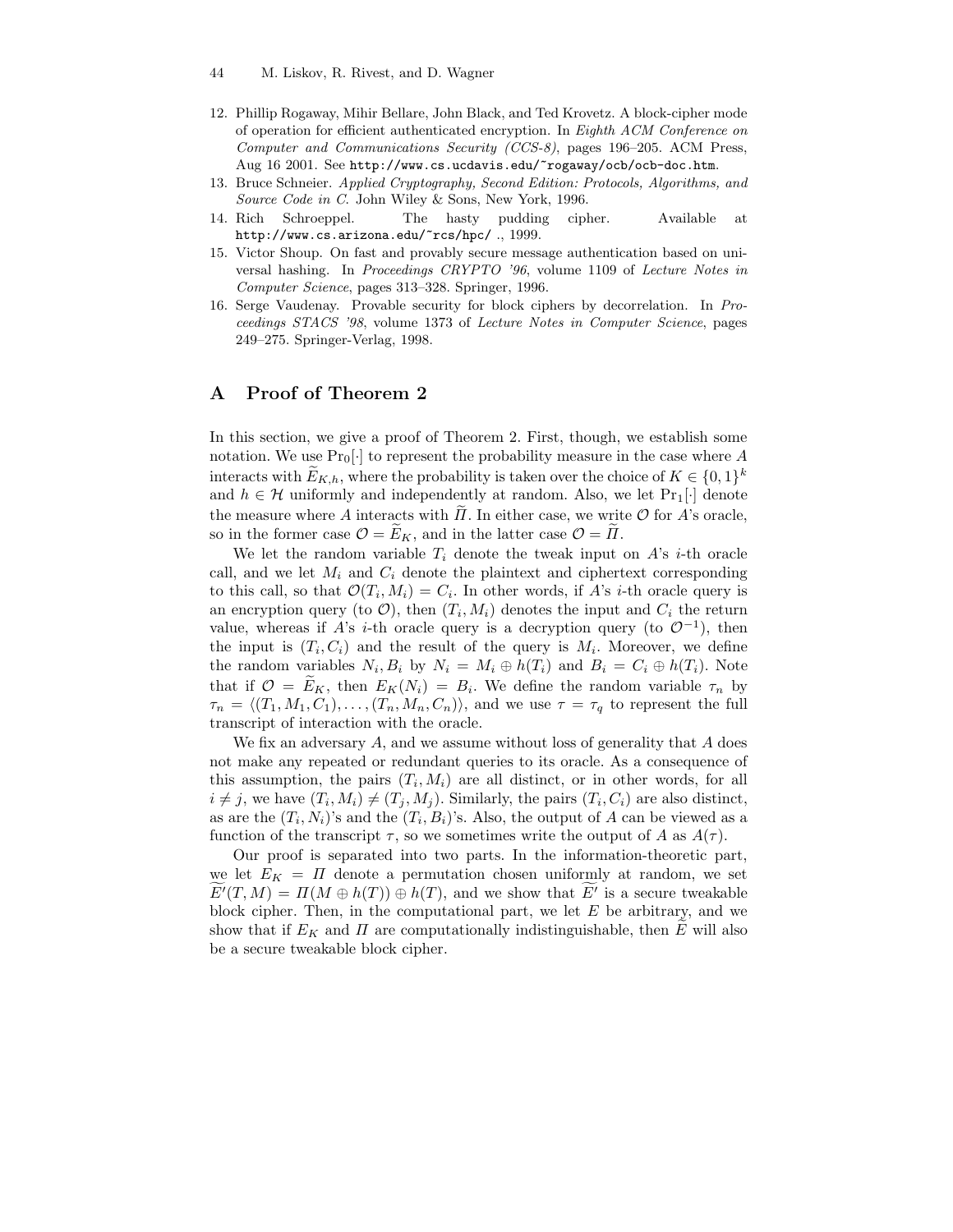The information-theoretic part of the proof uses the following strategy. We define a bad event Bad. We show that when conditioning on the complement event, the probability measures  $Pr_0[\cdot|\overline{\mathsf{Bad}}]$  and  $Pr_1[\cdot|\overline{\mathsf{Bad}}]$  are in fact identical. Then, we show that  $Pr_0[Bad]$  and  $Pr_1[Bad]$  are both small. The result will then follow using standard arguments.

In our arguments, we define  $\textsf{Bad}_n$  to be the event that, for some  $1 \leq i < j \leq k$ *n*, either  $N_i = N_j$  or  $B_i = B_j$ . Also, we let  $Bad = Bad_q$ .

**Lemma 1.** For every possible transcript t, if  $E_K = \Pi$ , then  $Pr_0[\tau = t | \overline{Bad}] =$  $Pr_1[\tau = t | \text{Bad}]$ .

*Proof.* We show this by induction on the length of the transcript,  $q$ . Consider the q-th oracle query: it is either an encryption or a decryption query. Suppose first that the q-th oracle query is an encryption query, with inputs  $(T_q, M_q)$ . By the inductive hypothesis, we can assume that the distribution of  $\tau_{q-1}$  is the same for both the  $Pr_0[\cdot|\overline{Bad}_{q-1}]$  and  $Pr_1[\cdot|\overline{Bad}_{q-1}]$  probability measures, hence the same is true of the distribution of  $(\tau_{q-1}, T_q, M_q)$ .

Now fix any h such that  $N_q \notin \{N_1, \ldots, N_{q-1}\}$ , so that the only remaining random choice is over  $\Pi$  or  $\tilde{\Pi}$ . When  $\mathcal{O} = \tilde{\Pi}$ ,  $C_q = \tilde{\Pi}(T_q, M_q)$  is uniformly distributed on the set  $S = \{0,1\}^n \setminus \{C_i : T_i = T_q \text{ and } 1 \leq i < q\},\$ if we condition on  $\overline{\mathsf{Bad}}_{q-1}$  (but before conditioning on  $\overline{\mathsf{Bad}}_q$ ). When  $\mathcal{O} = \widetilde{E}$ , we find something slightly different:  $B_q = \Pi(N_q)$  is uniformly distributed on the set  $\{0,1\}^n \setminus \{B_1,\ldots,B_{q-1}\}$  (conditioned on  $\overline{\mathsf{Bad}}_{q-1}$ , but before conditioning on  $\overline{Bad}_q$ , hence  $C_q = B_q \oplus h(T_q)$  is uniformly distributed on the set  $S' =$  $\{0,1\}^n \setminus \{C_i \oplus h(T_i) \oplus h(T_q) : i = 1,\ldots,q-1\}$ . In both cases, the probabilities are independent of the choice of h. Also, note that  $S' \subseteq S$ , since when  $T_i = T_q$ we have  $C_i \oplus h(T_i) \oplus h(T_q) = C_i$ . Adding the condition  $\overline{\mathsf{Bad}}_q$  amounts to adding the condition that  $B_q \in \{0,1\}^n \setminus \{B_1,\ldots,B_{q-1}\}\,$ , i.e., that  $C_q \in S'$ . Thus, after conditioning on  $\overline{\mathsf{Bad}}_q$ , we see that  $C_q$  is uniformly distributed on S' and independent of the rest of the transcript, and hence the distribution of  $\tau$  is the same for both the  $Pr_0[\cdot|\overline{Bad}_q]$  and  $Pr_1[\cdot|\overline{Bad}_q]$  probability measures. (Here we have used the following simple fact: if the random variable  $X$  is uniform on a set S, and if S' is some subset of S, then after conditioning on the event  $X \in S'$ we find that the resulting r.v. is uniform on  $S'$ .)

This covers the case where the  $q$ -th query is a chosen-plaintext query. The other case, where the  $q$ -th query is a chosen-ciphertext query, is treated similarly. This concludes the proof of Lemma 1.

Lemma 2. If  $H$  is  $\epsilon$ - $AXU_2$ , then  $Pr_1[Bad_q] \leq \epsilon q(q-1)$ .

*Proof.* Note that, when  $\mathcal{O} = \tilde{H}$ , h is independent of the transcript  $\tau$ . Hence, we can defer the choice of h until after A completes all  $q$  of its queries and the values of  $T_i, M_i, C_i$  are fixed. Then, we find  $Pr_1[Bad_q] = Pr_h[existsi, j.N_i = N_j \vee B_i =$  $B_j$  (by the definition of  $\text{Bad}_q$ )  $\leq \sum_{1 \leq i < j \leq q} \Pr_n[N_i = N_j] + \Pr_n[B_i = B_j]$  (by a union bound) =  $\sum_{1 \leq i < j \leq q} P_{r} \overline{P_{h}} \overline{h(T_{i}) \oplus h(T_{j})} = M_{i} \oplus M_{j} \overline{P_{h}} \overline{h(T_{i}) \oplus h(T_{j})} =$  $C_i \oplus C_j$  (by the definition of  $N_i, B_i$ )  $\leq \sum_{1 \leq i < j \leq q} 2\epsilon = \epsilon q(q-1)$ . (since H is